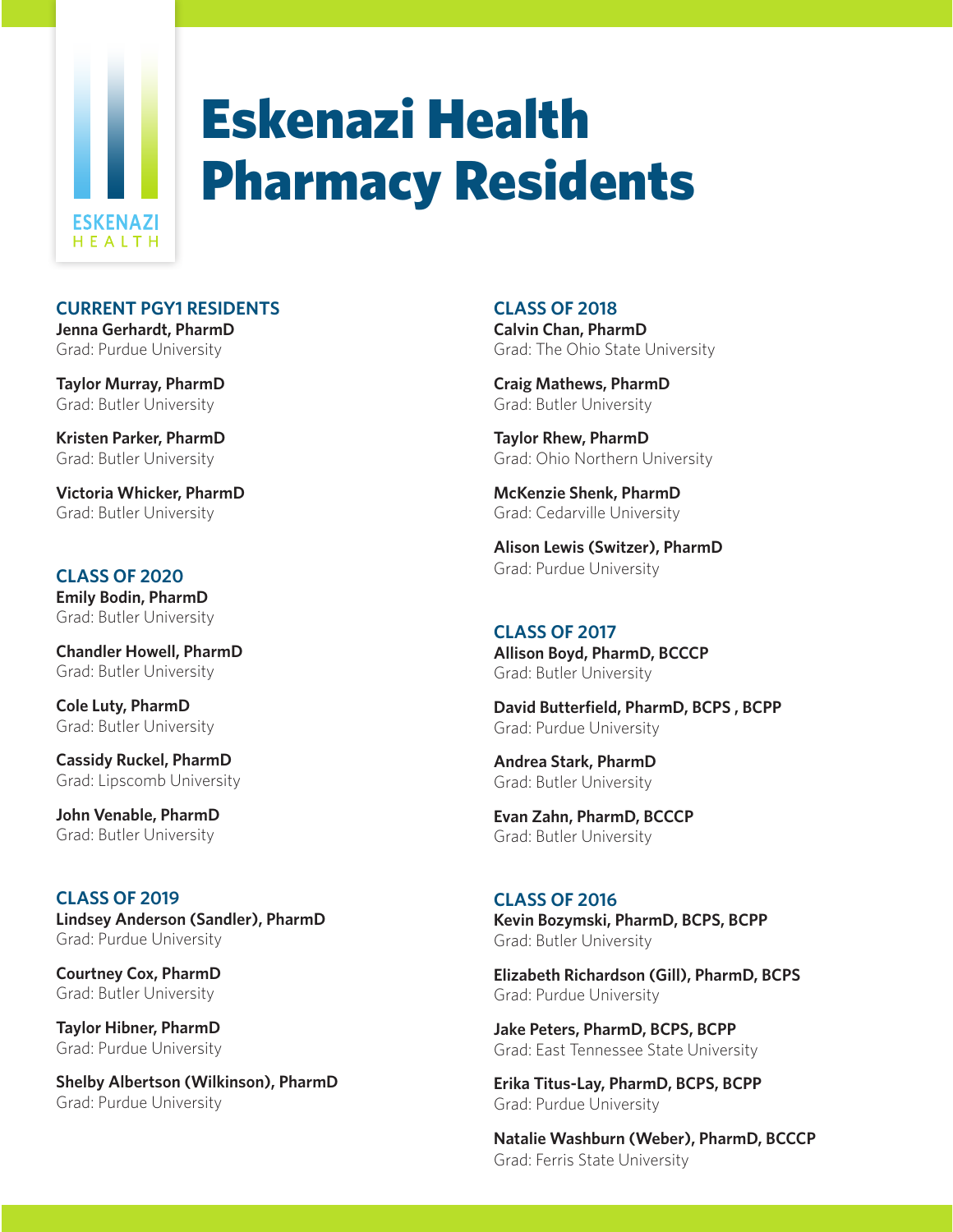**CLASS OF 2015 Baely DiRenzo (Crockett), PharmD, BCPS** Grad: Purdue University

**Meagan Latham (Doolin), PharmD, BCPS, BCCCP** Grad: Butler University

**Kendra Lathrop (Malone), PharmD, BCACP** Grad: Purdue University

**CLASS OF 2014 Mary Blair, PharmD, BCPS, BCCCP** Grad: University of Michigan

**Christopher Geik, PharmD, BCPS** Grad: University of Maryland

**Kevin Lavery, PharmD, BCPS** Grad: Purdue University

**Allyson McIntire, PharmD, BCPS, BCCCP** Grad: Purdue University

**Nathan Oliver, PharmD, BCPS** Grad: University of Wisconsin

**CLASS OF 2013 Michelle Busch, PharmD, BCPS** Grad: Butler University

**Jessica Ho, PharmD, BCPS, BCPP** Grad: Medical University of South Carolina

**Breanna Carter (Johnson), PharmD, BCPS, BCCCP** Grad: Butler University

**Lauren Pence (Beeson), PharmD, BCACP** Grad: Butler University

#### **CLASS OF 2012**

**Nikita Parchem (Eagleson), PharmD, BCPS** Grad: Butler University

**Jason Ernstberger, PharmD, BCOP** Grad: University of Kentucky

**Talia Miles (Jones), PharmD, BCPS, BCPP** Grad: Purdue University

**Emily Kosirog, PharmD, BCACP** Grad: Butler University

# **CLASS OF 2011**

**Lauren Cherrier, PharmD, BCPS** Grad: Purdue University

**Molly Howell (Mason), PharmD, BCPS, BCCCP** Grad: Purdue University

**Brittany Mills (Romine), PharmD, BCPS** Grad: Butler University

## **CLASS OF 2010**

**Justin Bouw, PharmD, BCACP, CDE** Grad: Purdue University

**Carolyn Jung (Jacobs), PharmD, BCPS** Grad: Purdue University

**Jessica Whitten (Lauver), PharmD, BCPS, BCCCP** Grad: Purdue University

## **CLASS OF 2009 Jaimie Bertino, PharmD**  Grad: University of North Carolina

**Lisa Fletcher (Caudell), PharmD**  Grad: Purdue University

## **CLASS OF 2008**

**Natalie Whitesell (Buening), PharmD, BCPS** Grad: Butler University

**Eric Farmer, PharmD, BCPS, AAHIVP** Grad: Butler University